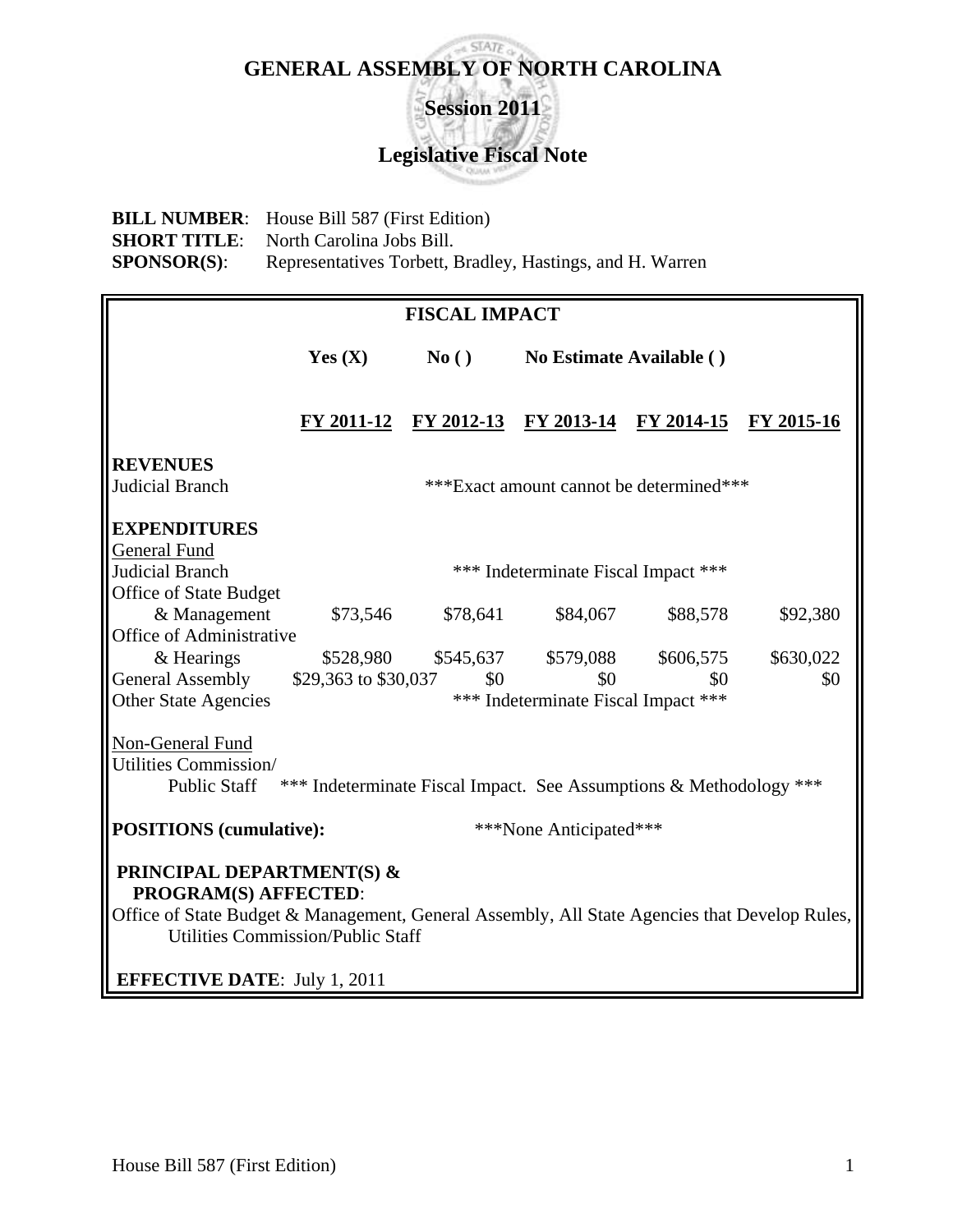### **BILL SUMMARY**:

House Bill 587, North Carolina Jobs Bill, makes several changes the Administrative Procedures Act (G.S. Chapter 150B). First, HB 587 adds definitions for "significant rule change" and "small business" to the definitions applicable to the Administrative Procedure Act (G.S. 105B-2). A significant rule change is defined as a proposed rule that may: (1) have a significant effect on the economy, state, or local funds, (2) create an inconsistency with an action taken or planned by another agency, or (3) raise novel policy issues. A small business is defined as a business entity, including affiliates, that (1) is independently owned and operated and (2) either has gross annual sales less than \$6 million or employs fewer than 500 full-time employees.

The bill creates a new G.S. 150B-19(8), which prohibits an agency from adopting a rule that exceeds standards or requirements established by federal law or regulation, unless expressly required by an act of the General Assembly.

HB 587 makes several changes to G.S. 150B-21.2, Procedures for Adopting a Permanent Rule. HB 587 requires that agencies prepare or obtain, when required by G.S. 150B-21.4, a fiscal note, cost-benefit analysis, and small business regulatory flexibility analysis before adopting a permanent rule. The new G.S. 150B-21.4(b6) added by HB 587 defines small business regulatory flexibility analysis. Under current law, only a fiscal note is required. It also makes changes to the notice published regarding the rule, adding the following information to the current notice requirements:

- A short summary of the existing regulations;
- An explanation of how the proposed rule would change those regulations,
- The citation of the law giving the agency authority to adopt the rule and a detailed explanation of why the citation provides the necessary authority;
- Information on how the fiscal note, cost-benefit analysis, or small business regulatory flexibility analysis was conducted and how to obtain copies, if applicable; and
- The right to judicial review for any person seeking to challenge the rule adoption.  $\bullet$

HB 587 requires an agency to prepare or obtain from the Office of State Budget and Management (OSBM) a cost-benefit analysis for any "significant rule change", currently referred to as a "substantial economic impact," that is not identical to a federal regulation the agency is required to adopt. If the agency prepares the cost benefit analysis, OSBM must review and approve that analysis. Any rule with an aggregate financial impact on all persons affected of at least \$3 million in a 12 -month period is considered to be a significant rule change. Currently, only a fiscal note is required on such a rule. Three new items are required in the cost benefit analysis: (1) a comprehensive list of the costs and benefits; (2) alternatives considered instead of the proposed rule and why the proposed rule was selected instead of one of the alternatives; and (3) other factors that OSBM deems necessary for an exhaustive cost benefit analysis.

Per G.S. 150B-21.4(b3), OSBM is to reject the proposed rule based on the cost-benefit analysis if: (1) the projected costs exceed projected benefits; (2) an alternative is less costly and likely to achieve the same objective; or (3) the rule change would not achieve the stated purpose. G.S. 150B-21.4(b4) directs OSBM to approve a proposed rule if it (1) minimizes the economic impact to the greatest extent possible and (2) responds to at least one of five specified considerations (a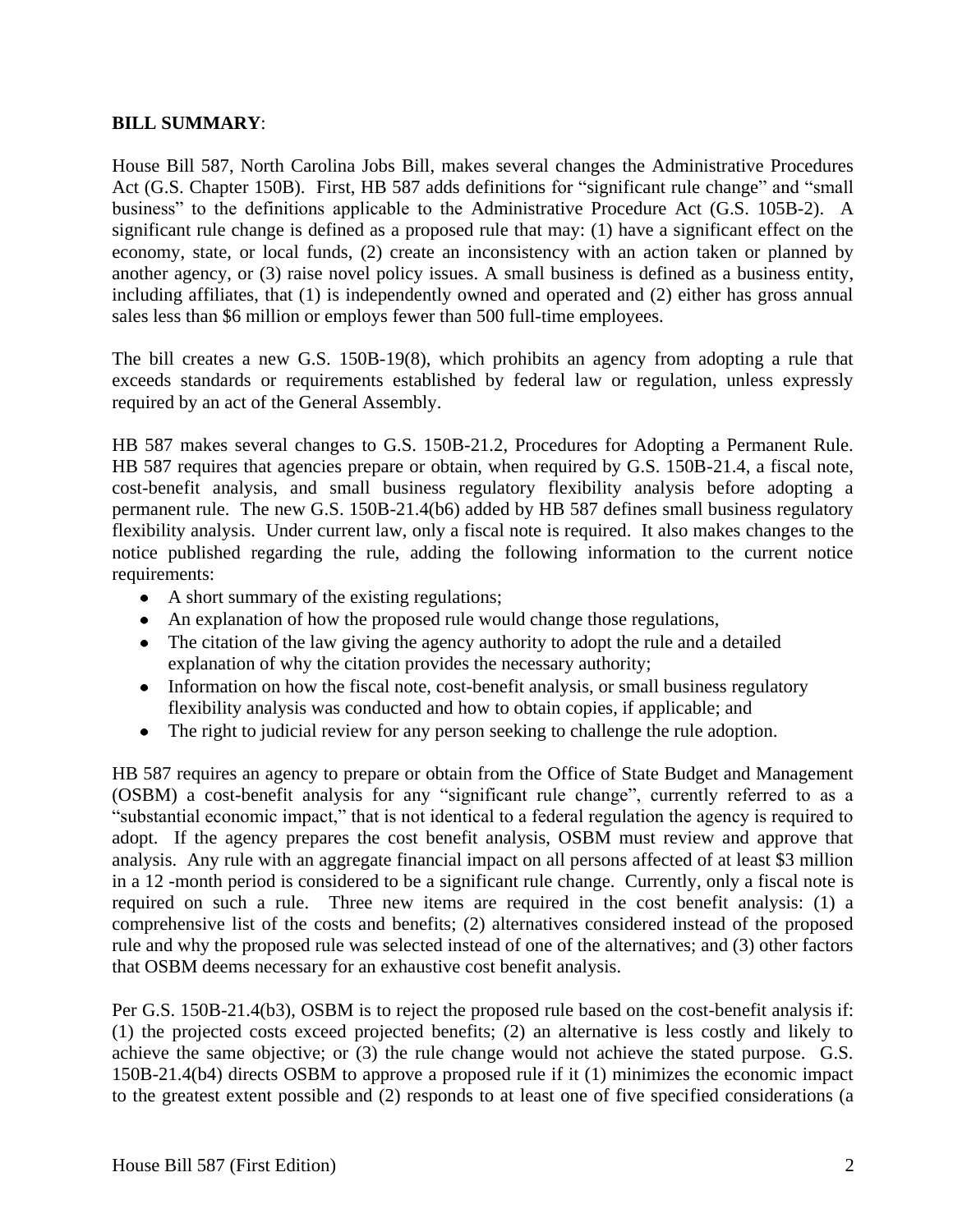threat to public health, safety, or welfare; an act of the General Assembly; an act of Congress or federal regulation; a change in federal or State budgetary policy; or a court order).

Subsection (b5) requires a periodic review of all rules. Each agency is directed to review all of its rules within six months of the adoption of HB 587 to determine whether each rule should be continued. Following this review, each agency is required to submit a report to the Joint Legislative Administrative Procedure Oversight Committee to justify the existence of its rules. Rules adopted after the enactment of HB 587 shall be reviewed every year to minimize their economic impact; detailed factors to consider in this review are listed. Agencies must provide this list and a review of its economic impact to OSBM annually. HB 587 lays out reasons that OSBM shall direct an agency to amend or rescind a rule. OSBM is directed to submit an annual report of its findings to the Commission.

HB 587 amends G.S. 150B-21.9, Standards and Timetables for Review by the Rules Review Commission (The Commission), clarifying that the Commission must determine whether the rule is within the clear authority delegated to the agency by the General Assembly, and no reasonable argument can be made that the authority does not exist. The Commission must also determine that the rule is reasonably necessary to implement or interpret a state law (currently, state law or federal law or regulation), and that the General Assembly likely intended for the agency to adopt the rule. The Commission must also determine that the OSBM properly approved the cost-benefit analysis and small business regulatory flexibility analysis. The Commission may ask OSBM to determine if the rule may have an adverse impact on small businesses and consequently requires a small business regulatory flexibility analysis, and directs the Commission to make the inquiry if an analysis was not prepared and the Commission receives a written request for determination. HB 587 also deletes G.S. 150B-21.9(a1), which created a rebuttable presumption that a rule was adopted in accordance with Part 2 (Adoption of Rules) of the Administrative Procedures Act.

OSBM shall provide an annual summary of its findings on agency rules to the Commission, explaining why the OSBM directed each agency to rescind or amend a rule, or decided that no action on a rule was necessary. The Commission shall to direct OSBM to amend or rescind a rule if the Commission determines that the agency could not demonstrate that (1) there is a continued need for the rule; (2) the complaints or comments concerning the rule do not justify amending or rescinding the rule; 93) the rule is not too complex; (4) the rule does not overlap with other federal, State, and local rules or that such overlap is nominal; and (5) technology, economic conditions, or other factors have not changed in the area affected by the rule. A rule may be amended or rescinded only if the rule is not required to respond to at least one of the following: (1) a serious and unforeseen threat to public health, safety, or welfare; (2) an act of the General Assembly that expressly requires the rule; (3) an act of Congress or federal regulation that requires the rule; (4) a change in federal or State budgetary policy; or (5) a court order.. HB 587 provides that, within one year after the final rule's effective date, any person is entitled to judicial review to determine whether a rule has been properly adopted.

HB 587 also makes changes to the Utilities Commission and the Public Staff in the Utilities Commission. It defines "using and consuming public" as utility consumers solely in their roles as consumers. It also directs the Public Staff in the Utilities Commission to consider only the interests of the using and consuming public in their interest as consumers. The Public Staff may not take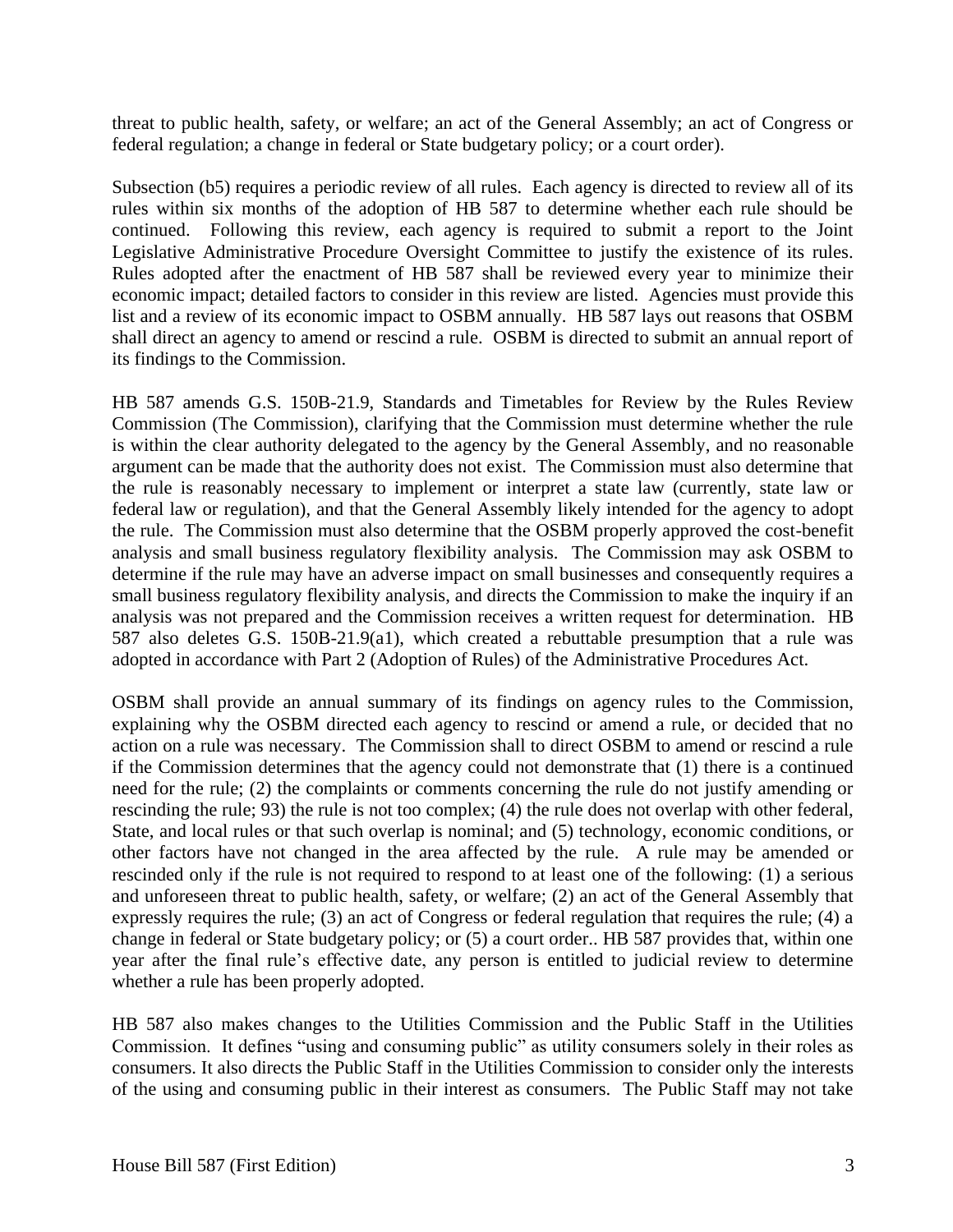any action that would lead to higher prices unless the prices are clearly justified for more reliable or better utility services. Members of the using and consuming public may petition the Utilities Commission to review whether the Public Staff acted according to this directive, and lays out the specifics steps that the Utilities Commission should take if the Public Staff does not follow this directive.

Lastly, HB 587 creates a 12 member Legislative Study Commission on Occupational Licensing. The Study Commission shall identify outdated and unnecessary occupational licensing laws, identify existing occupations that are regulated but not licensed, and study alternatives to occupational licensing laws that would work effectively. The Study Commission shall report to the 2012 Regular Session of the General Assembly, and will be terminates after filing the report. HB 587 appropriates \$50,000 from the General Fund to the General Assembly for FY2011-12 to fund the Study Commission.

# **ASSUMPTIONS AND METHODOLOGY**:

# **Expenditures**

### *Judicial Branch*

The Administrative Office of the Courts (AOC) stated the proposed legislation allows for a judicial review for any person that seeks to challenge the adoption of a rule. Data from the Office of Administrative Hearings, Rules Division, show that judicial reviews are uncommon, and have lately occurred only once every few years. If these reviews were heard in Superior Court, AOC estimates that the monetary value of each case would be approximately \$353, for Superior Court judge and Deputy Clerk resources.

Each case would be accompanied with a \$160 civil superior court filing fee. From this fee, the General Fund receives \$125.40 per case. Table 1 below contains detail on this fee.

| <b>Table 1: Superior Court Civil Filing Fee</b> |                     |                   |                      |  |  |  |
|-------------------------------------------------|---------------------|-------------------|----------------------|--|--|--|
|                                                 |                     | <b>Filing Fee</b> | <b>Amount</b> to     |  |  |  |
| Fee:                                            | <b>Revenue to:</b>  | per case:         | <b>General Fund:</b> |  |  |  |
| <b>General Court of Justice</b>                 | General Fund        | \$122             | \$122.00             |  |  |  |
|                                                 | State Bar*          | \$3               | \$0.30               |  |  |  |
| Phone                                           | <b>Court System</b> | \$4               |                      |  |  |  |
|                                                 | Local               |                   |                      |  |  |  |
| Facilities                                      | Government*         | \$16              | \$1.60               |  |  |  |
|                                                 | Local               |                   |                      |  |  |  |
| Service of Civil Process                        | Government*         | \$15              | \$1.50               |  |  |  |
| <b>Collection Assistance Fee</b>                | General Fund*       |                   |                      |  |  |  |
| <b>TOTAL</b>                                    |                     | \$160             | \$125.40             |  |  |  |

\*Ten percent (10 percent) of the State Bar, Facilities, and Process Served fee is remitted to the General Fund as a collection assistance fee.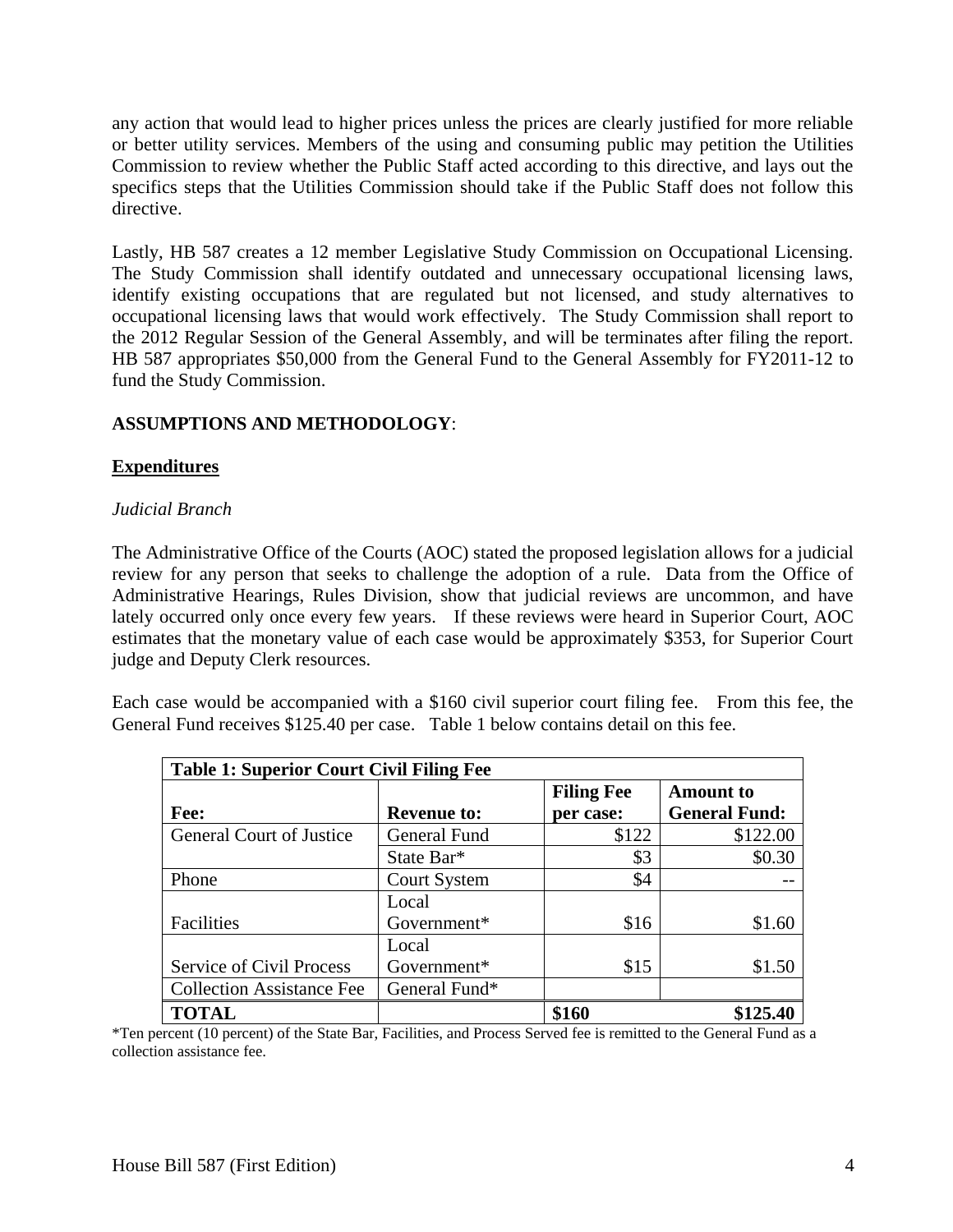Because of indigency cases, it is reasonable to assume that less than 100% of the applicable fees will be collected. There is no available data to estimate the percentage of cases that will be considered indigent for purposes of fee collection.

Overall, in FY 2009-10, a typical felony case took approximately 216 days to dispose in Superior Court. A typical misdemeanor case took approximately 91 days to dispose in District Court. Any increase in judicial caseload without accompanying resources could be expected to further delay the disposition of cases.

# *Office of State Budget and Management*

The Office of State Budget and Management (OSBM) anticipates that it would need an additional Economic Analyst in order to meet the requirements under Sections 4, 5 and 6 of House Bill 587. This Economic Analyst would have the following duties: 1) prepare the cost-benefit analyses of proposed amendments and new rules; 2) review the cost-benefit analyses and small business impact statements submitted by the agencies; and 3) write the annual summary to be submitted to the Rules Review Commission. OSBM estimates that this bill would cost \$73,546 to administer in FY 2011-12. Table 2 below provides a breakdown of this cost. The recurring cost of House Bill 587 will increase based on inflation in future years.

| TABLE 2: Estimated Cost to OSBM to Administer House Bill 587 in FY 2011-12 |            |  |  |  |
|----------------------------------------------------------------------------|------------|--|--|--|
| <b>Description</b>                                                         | Cost       |  |  |  |
| 1 Economic Analyst: Salaries and Benefits                                  | \$72,281 R |  |  |  |
| Communications & Data Processing                                           | \$1,265 R  |  |  |  |
| TOTAL                                                                      | \$73,546   |  |  |  |

# *Office of Administrative Hearings*

Section 6 of the House Bill 587 requires the Rules Review Commission (RRC) in the Office of Administrative Hearings (OAH) to direct OSBM to amend or rescind a rule if the RRC determines the agency could not demonstrate five specified circumstances. The bill does not specify what the RRC is to review or set out a timeframe.

Assuming that the bill would require the RRC to conduct an annual review of every rule in the Administrative Code, OAH anticipates that it would need at least four additional attorneys and one clerical assistant. OAH expects that it would need an additional attorney for every 6,000 rules reviewed per year, and OAH reports that there are approximately 24,000 rules in the Administrative Code.

OAH reports that the two attorneys currently employed by OAH review approximately 1,200 to 1,600 rules per year on average. While the periodic review required by this bill would be different than the current review process, OAH reports that it would be difficult to envision any meaningful review of the entire Administrative Code on an annual basis by fewer than four attorneys. Not only would the additional 4 attorneys be required to review the rules in the Administrative Code, the attorneys would also need to review the agencies' findings to make any reasonable determination of whether the rules meet the five specified criteria.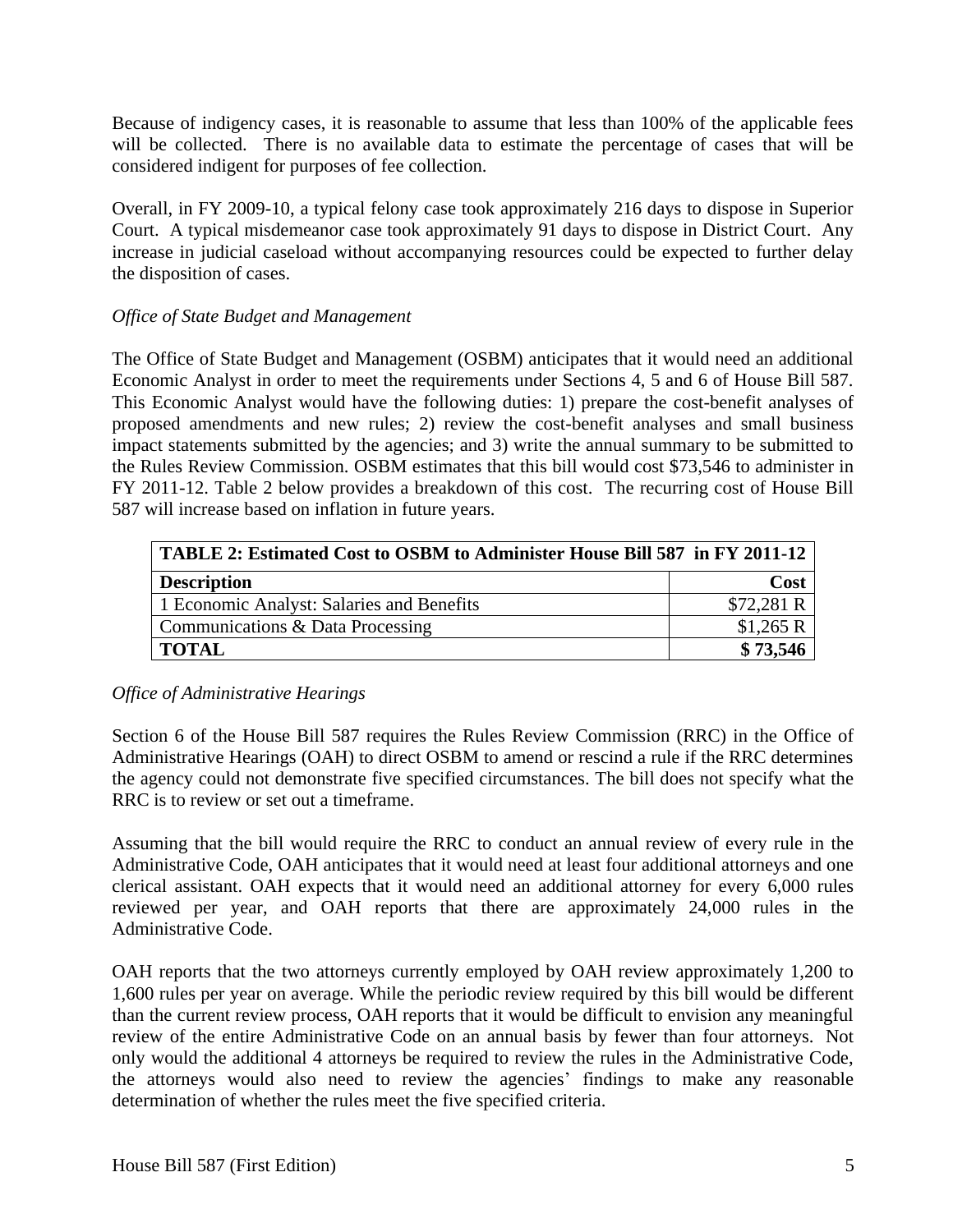OAH estimates that this bill would cost \$528,980 to administer in FY 2011-12. This estimate includes the cost of the salary and benefits for the 5 new employees, purchased services, supplies and equipment. Table 3 below provides a breakdown of this cost. The recurring cost of House Bill 587 will increase based on inflation in future years.

| TABLE 3: Estimated Cost to OAH to Administer House Bill 587 in FY 2011-12 |             |  |  |  |
|---------------------------------------------------------------------------|-------------|--|--|--|
| <b>Description</b>                                                        | Cost        |  |  |  |
| 4 Attorneys: Salaries and Benefits                                        | \$394,287 R |  |  |  |
| 1 Clerical Assistant: Salaries and Benefits                               | \$49,143 R  |  |  |  |
| <b>Contractual Services for Statistical Software</b>                      | \$5,000 NR  |  |  |  |
| Rental/Lease Space                                                        | \$37,500 R  |  |  |  |
| <b>Communications and Data Processing</b>                                 |             |  |  |  |
| (Includes \$10,000 for Documentum Software)                               | \$23,875R   |  |  |  |
| <b>General Administrative Supplies</b>                                    | \$1,500 R   |  |  |  |
| Research/Development and Educational                                      | \$4,800 R   |  |  |  |
| <b>Other Materials and Supplies</b>                                       | \$1,000 R   |  |  |  |
| Equipment/Furniture                                                       | \$11,875 NR |  |  |  |
| <b>TOTAL</b>                                                              | \$528,980   |  |  |  |

If a narrower review is anticipated, OAH reports that the fiscal impact on its operations would perhaps be lower. OAH also reports that the addition of a periodic review to the responsibilities of the RRC could also have a fiscal impact on RRC operations. While note anticipated, OAH reports that it is possible that the additional responsibilities of this bill could require more meetings which occur once per month.

#### *Utilities Commission/Public Staff*

Sections 8 and 9 pertain to the Utilities Commission and Public Staff. The Commission and the Public Staff stated that they have been unable to determine what the fiscal impact of these sections would be. They are interpreting the bill to mean that the Public Staff could never recommend any rate increases or tariff adjustments, even if justified under the provisions of Chapter 62. They state that this could result in the full litigation of proceedings that could have otherwise been settled and thus create additional work for the Commission, which considers the Public Staff's auditing recommendations in determining whether rate increases are appropriate under the law. They further state that they have no way of determining the fiscal impact of prohibiting settlements by the Public Staff, which would lead to more work by the Commission and its staff.

Likewise, Fiscal Research is unable to determine the impact of these sections on the Utilities Commission and Public Staff, but it is likely that there would be some impact and change in staffing needs and requirements.

# *General Assembly*

Section 10.1 of House Bill 587 creates the Legislative Study Commission on Occupational Licensing (Commission). The Governor would appoint 4 members, and at least one of these 4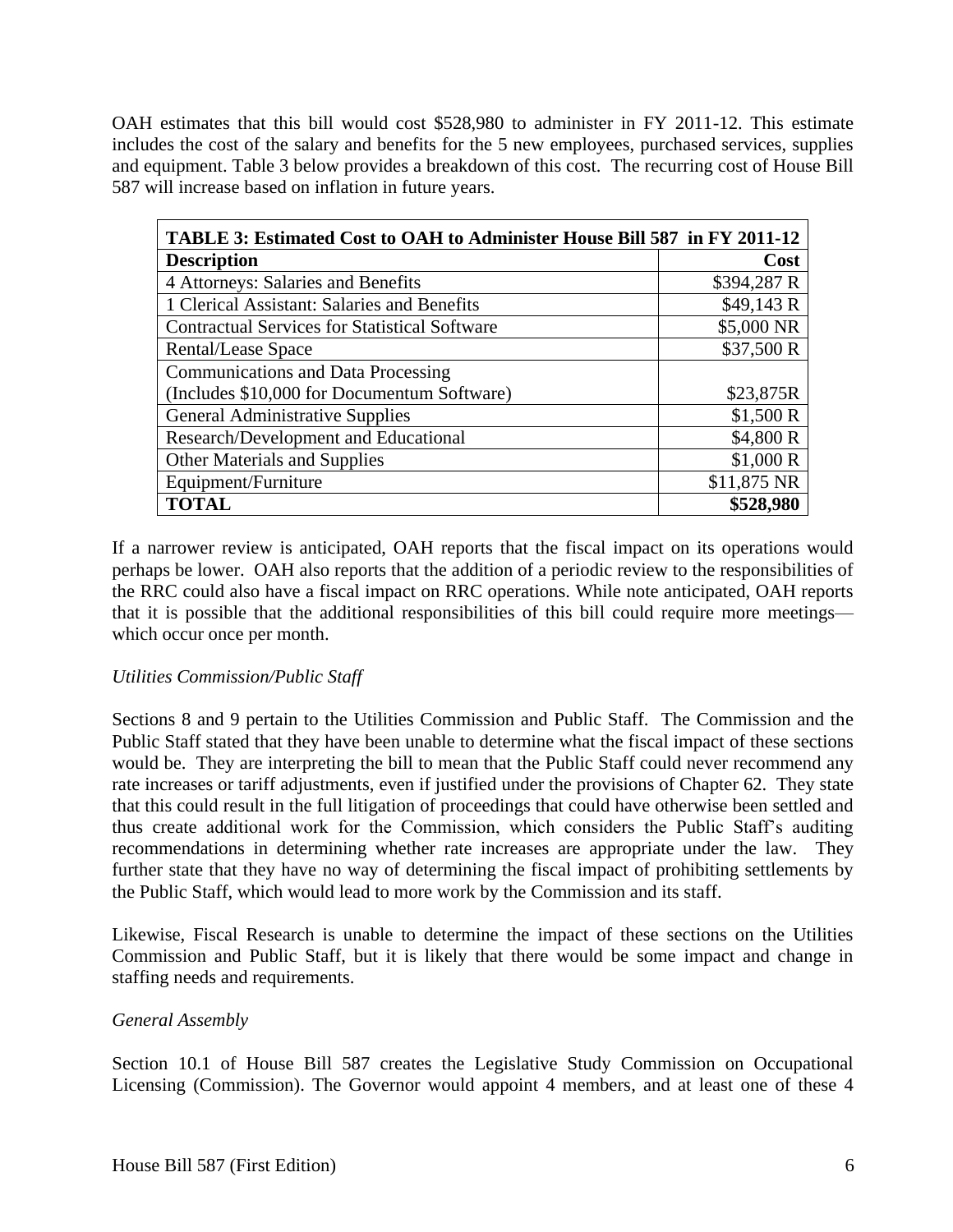members would be from the general public. The President Pro Tempore of the Senate and the Speaker of the House would each appoint two public members and two legislative members.

This bill directs the Commission to issue a final report to the 2012 Regular Session of the 2011 General Assembly. The Commission would terminate upon filing the final report. Fiscal Research assumes that the Commission would begin meeting in the 2011 Interim as early as September 2011. This assumption provides the potential for at least 8 monthly meetings with the last meeting scheduled by April 2012 to meet the final report requirement.

The subsistence for legislative members is lower than the subsistence for general public members. Depending upon the combination of the 4 members appointed by the Governor, the cost of the Commission could range from \$29,363 to \$30,037. If 7 legislative members and 5 public members were to hold 8 meetings, the estimated cost for subsistence, travel expenses, and in-house clerical support would be \$29,363. If 4 legislative members and 8 public members were to hold 8 meetings, the estimated cost for subsistence, travel expenses, and in-house clerical support would be \$30,037.

Section 10.4 of the bill allows the Commission to contract consultant services. However, this estimate does not include an allowance for special travel and expenses or other ancillary costs. Section 10.5 of the bill appropriates \$50,000 from the General Fund to the General Assembly to fund the work of the Commission.

### *Other State Agencies*

HB 587 requires that State agencies prepare or obtain, when required by G.S. 150B-21.4, a fiscal note, cost-benefit analysis, and small business regulatory flexibility analysis before adopting a permanent rule. Under current law, only a fiscal note is required. State agencies currently have staffers who have the skills needed to conduct cost-benefit analyses and small business regulatory flexibility analyses. Fiscal Research does not anticipate that this change would have a significant fiscal impact on the State agencies or generate any savings.

Subsection (b5) also requires each agency to review all of its rules within six months of the adoption of HB 587 to determine whether each rule should be continued. Following this review, each agency is required to submit a report to the Joint Legislative Administrative Procedure Oversight Committee to justify the existence of its rules. Rules adopted after the enactment of HB 587 shall be reviewed every year to minimize their economic impact. Fiscal Research is not able to determine whether this section would have a fiscal impact on the operations of each State agency.

**SOURCES OF DATA**: Bill Summary adapted from Bill Digest H.B. 587 (04/04/0201); Office of Budget and Management; Office of Administrative Hearings; Utilities Commission and Public Staff; Judicial Branch.

#### **TECHNICAL CONSIDERATIONS**: None

# **FISCAL RESEARCH DIVISION: (919) 733-4910**